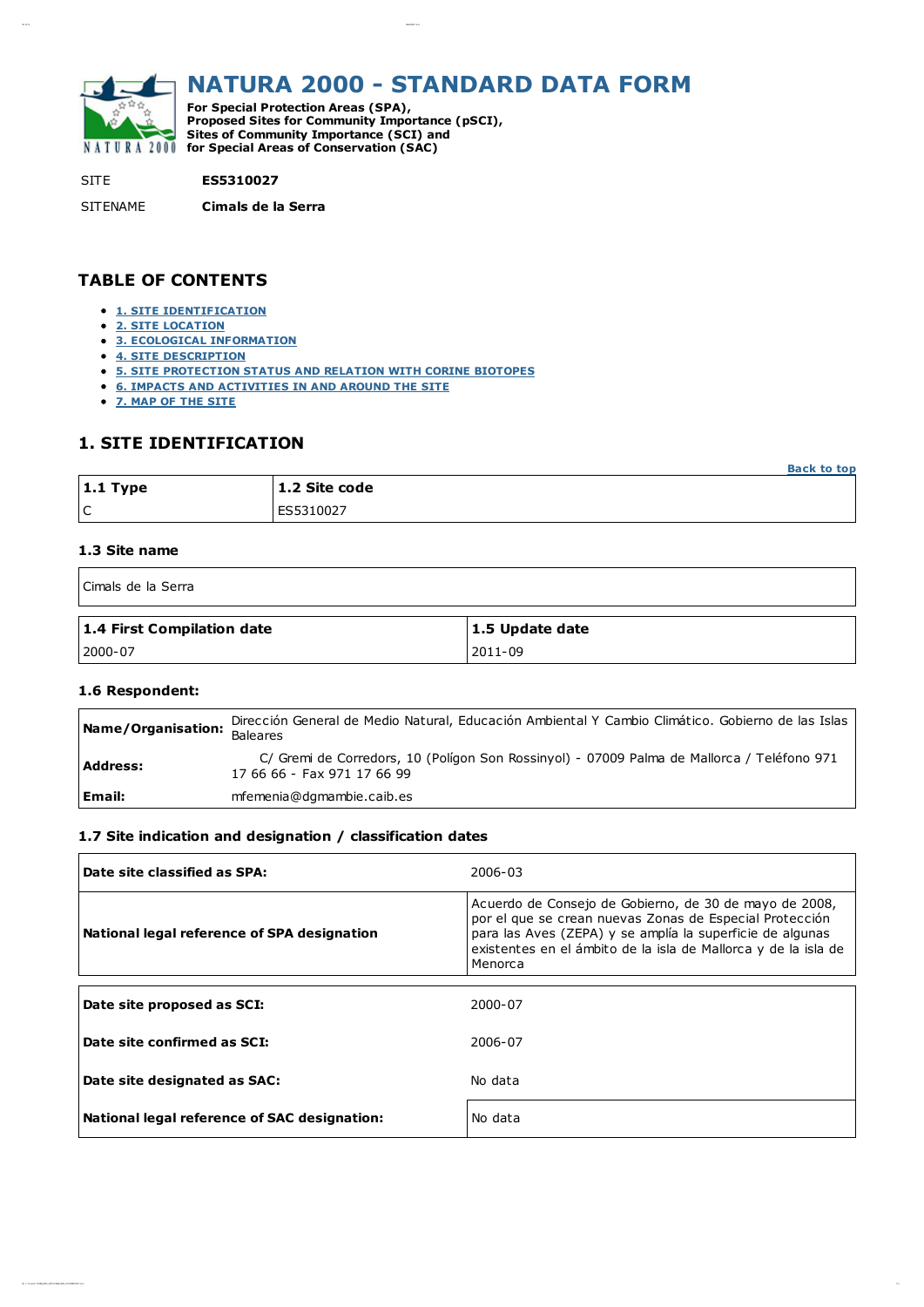## 2. SITE LOCATION

[Back](file:///H:/escrit/FICHAS_HTLM_2012/FICHAS_HTLM_2012/ES5310027.html#top) to top

#### 2.1 Site-centre location [decimal degrees]:

05/ 10/ 12 ES5310027. ht m l

| Longitude<br>2.83404983829 | Latitude<br>39.7756212229 |
|----------------------------|---------------------------|
| $2.2$ Area [ha]:           | 2.3 Marine area [%]       |
| 7252.38                    | 0.0                       |

### 2.4 Sitelength [km]:

0.0

#### 2.5 Administrative region code and name

| <b>NUTS level 2 code</b> | <b>Region Name</b> |
|--------------------------|--------------------|
| <b>ES53</b>              | Illes Balears      |
|                          |                    |

#### 2.6 Biogeographical Region(s)

Mediterranean (0.0 %)

## 3. ECOLOGICAL INFORMATION

#### 3.1 Habitat types present on the site and assessment for them

[Back](file:///H:/escrit/FICHAS_HTLM_2012/FICHAS_HTLM_2012/ES5310027.html#top) to top

| <b>Annex I Habitat types</b> |                                                                                                 |  |                    |  | <b>Site assessment</b> |                  |                                   |                     |        |
|------------------------------|-------------------------------------------------------------------------------------------------|--|--------------------|--|------------------------|------------------|-----------------------------------|---------------------|--------|
| Code                         | Cave<br><b>Data</b><br>PF<br><b>NP</b><br>Cover [ha]<br>A B C D<br>A B C<br>[number]<br>quality |  |                    |  |                        |                  |                                   |                     |        |
|                              |                                                                                                 |  |                    |  |                        | Representativity | <b>Relative</b><br><b>Surface</b> | <b>Conservation</b> | Global |
| 3140 <sub>0</sub>            |                                                                                                 |  | 72.5238            |  |                        | C                | C                                 | B                   | B      |
| 3150 <sub>0</sub>            |                                                                                                 |  | 72.5238            |  |                        | C                | C                                 | B                   | В      |
| 3170 <sub>0</sub>            |                                                                                                 |  | 72.5238            |  |                        | C                | C                                 | A                   | Α      |
| 4090 <sub>B</sub>            |                                                                                                 |  | 1740.5711999999999 |  |                        | Α                | C                                 | А                   | Α      |
| 5110 <sub>0</sub>            |                                                                                                 |  | 72.5238            |  |                        | Α                | C                                 | А                   | Α      |
| 5330 <sub>0</sub>            |                                                                                                 |  | 2103.1902          |  |                        | B                | C                                 | Α                   | Α      |
| 6220H                        |                                                                                                 |  | 145.0476           |  |                        | C                | C                                 | B                   | В      |
| 6420H                        |                                                                                                 |  | 72.5238            |  |                        | C                | $\mathsf C$                       | Α                   | Α      |
| 7220 <sub>8</sub>            |                                                                                                 |  | 72.5238            |  |                        | C                | C                                 | А                   | Α      |
| 8210 <sub>B</sub>            |                                                                                                 |  | 72.5238            |  |                        | B                | C                                 | Α                   | Α      |
| 8310 <sub>8</sub>            |                                                                                                 |  | 72.5238            |  |                        | B                | C                                 | A                   | Α      |
| 9240H                        |                                                                                                 |  | 72.5238            |  |                        | A                | A                                 | A                   | A      |
| 9320 <sub>8</sub>            |                                                                                                 |  | 1229.27841         |  |                        | А                | B                                 | Α                   | Α      |
| 9340 <sub>B</sub>            |                                                                                                 |  | 1232.9046          |  |                        | B                | C                                 | Α                   | Α      |

PF: for the habitat types that can have a non-priority as well as a priority form (6210, 7130, 9430) enter "X" in the column PF to indicate the priority form.

NP: in case that a habitat type no longer exists in the site enter: x (optional)

Cover: decimal values can be entered

Caves: for habitat types 8310, 8330 (caves) enter the number of caves if estimated surface is not available.

Data quality: G = 'Good' (e.g. based on surveys); M = 'Moderate' (e.g. based on partial data with some extrapolation); P = 'Poor' (e.g. rough estimation)

f ile: / // H: / escr it /FI CHAS\_HTLM \_2012/ FI CHAS\_HTLM \_2012/ ES5310027. ht m l2/ 5

#### 3.2 Species referred to in Article 4 of Directive 2009/147/EC and listed in Annex II of Directive 92/43/EEC and site evaluation for them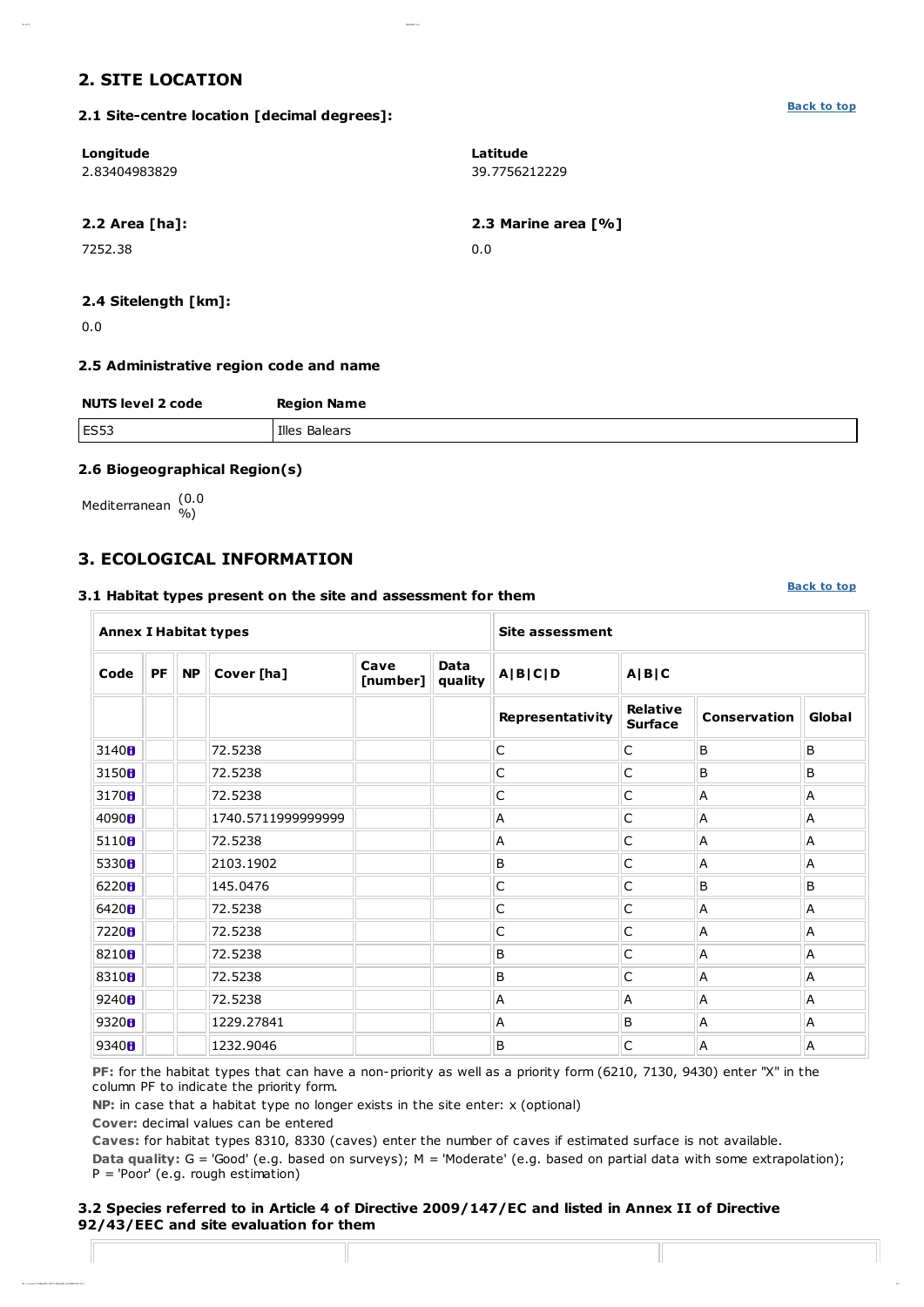| <b>Species</b> |      |                                     | <b>Population in the site</b> |           |              |              |              | <b>Site assessment</b> |                            |                 |                   |       |              |              |
|----------------|------|-------------------------------------|-------------------------------|-----------|--------------|--------------|--------------|------------------------|----------------------------|-----------------|-------------------|-------|--------------|--------------|
| Group          | Code | <b>Scientific</b><br><b>Name</b>    | $\mathbf{s}$                  | <b>NP</b> | <b>Type</b>  | <b>Size</b>  |              | <b>Unit</b>            | Cat.                       | Data<br>quality | $A B C D$ $A B C$ |       |              |              |
|                |      |                                     |                               |           |              | Min          | <b>Max</b>   |                        | C[ <b>R</b> ]V[ <b>P</b> ] |                 | Pop.              | Cons. | Isol.        | Glob.        |
| B              | A079 | <b>Aegypius</b><br>monachus         |                               |           | p            |              |              |                        | P                          |                 | D                 |       |              |              |
| A              | 1187 | <b>Alytes</b><br>muletensis         |                               |           | p            | 1001         | 10000        |                        |                            | G               | A                 | B     | $\mathsf{C}$ | B            |
| B              | A255 | <b>Anthus</b><br>campestris         |                               |           | r            |              |              |                        | P                          |                 | C                 | Α     | C            | A            |
| B              | A243 | <b>Calandrella</b><br>brachydactyla |                               |           | $\mathsf{r}$ |              |              |                        | P                          |                 | D                 |       |              |              |
| B              | A224 | <b>Caprimulgus</b><br>europaeus     |                               |           | $\mathsf{r}$ |              |              |                        | P                          |                 | D                 |       |              |              |
| I              | 1088 | <b>Cerambyx</b><br>cerdo            |                               |           | р            |              |              |                        | C                          |                 | D                 |       |              |              |
| B              | A103 | <b>Falco</b><br>peregrinus          |                               |           | p            | 11           | 50           | р                      |                            | G               | C                 | B     | $\mathsf{C}$ | $\mathsf C$  |
| B              | A245 | Galerida<br>theklae                 |                               |           | р            |              |              |                        | P                          |                 | С                 | Α     | C            | A            |
| B              | A092 | <b>Hieraaetus</b><br>pennatus       |                               |           | p            | 6            | 10           | p                      |                            | G               | C                 | B     | $\mathsf{C}$ | $\mathsf{C}$ |
| B              | A074 | <b>Milvus milvus</b>                |                               |           | p            | $\mathbf{1}$ | $\mathbf{1}$ | p                      |                            | G               | C                 | B     | C            | B            |
| P              | 1483 | Paeonia<br>cambessedesii            |                               |           | р            |              |              |                        | ${\sf R}$                  |                 | B                 | Α     | C            | B            |
| B              | A094 | <b>Pandion</b><br>haliaetus         |                               |           | р            |              |              |                        | P                          |                 | D                 |       |              |              |
| P              | 1476 | <b>Ranunculus</b><br>wevleri        |                               |           | p            |              |              |                        | $\vee$                     |                 | A                 | A     | A            | A            |
| B              | A301 | <b>Sylvia sarda</b>                 |                               |           | р            |              |              |                        | $\mathsf C$                |                 | C                 | B     | C            | B            |
| P              | 1589 | <b>Viola</b><br>jaubertiana         |                               |           | р            |              |              |                        | R                          |                 | B                 | Α     | C            | A            |

Group:  $A =$  Amphibians,  $B =$  Birds,  $F =$  Fish,  $I =$  Invertebrates,  $M =$  Mammals,  $P =$  Plants,  $R =$  Reptiles

S: in case that the data on species are sensitive and therefore have to be blocked for any public access enter: yes NP: in case that a species is no longer present in the site enter: x (optional)

Type:  $p =$  permanent,  $r =$  reproducing,  $c =$  concentration,  $w =$  wintering (for plant and non-migratory species use permanent)

Unit:  $i =$  individuals,  $p =$  pairs or other units according to the Standard list of population units and codes in accordance with Article 12 and 17 reporting (see [reference](http://bd.eionet.europa.eu/activities/Natura_2000/reference_portal) portal)

Abundance categories (Cat.):  $C =$  common,  $R =$  rare,  $V =$  very rare,  $P =$  present - to fill if data are deficient (DD) or in addition to population size information

Data quality: G = 'Good' (e.g. based on surveys); M = 'Moderate' (e.g. based on partial data with some extrapolation); P = 'Poor' (e.g. rough estimation); VP = 'Very poor' (use this category only, if not even a rough estimation of the population size can be made, in this case the fields for population size can remain empty, but the field "Abundance categories" has to be filled in)

## 4. SITE DESCRIPTION

05/ 10/ 12 ES5310027. ht m l

#### 4.1 General site character

#### [Back](file:///H:/escrit/FICHAS_HTLM_2012/FICHAS_HTLM_2012/ES5310027.html#top) to top

| <b>Habitat class</b>       | % Cover |
|----------------------------|---------|
| N07                        | 1.0     |
| <b>N08</b>                 | 46.0    |
| N06                        | 4.0     |
| N17                        | 17.0    |
| N <sub>15</sub>            | 8.0     |
| N <sub>09</sub>            | 7.0     |
| N18                        | 15.0    |
| <b>N05</b>                 | 2.0     |
| <b>Total Habitat Cover</b> | 100     |

#### Other Site Characteristics

Extensa área montañosa del centro y norte de la Serra de Tramuntana que engloba los macizos de Fartàritx,el Tomir, el Massanella, Puig Major, Tossals, l?Ofre y la Sierra de Alfabia. Se trata de las montañas más altas de Mallorca y están formadas principalmente por calizas y dolomías del Secundario dispuestas en series de cabalgamientos que forman acantilados muy importantes en dirección SW-NE. Existen dos embalses en la zona.

f ile: / // H: / escr it /FI CHAS\_HTLM \_2012/ FI CHAS\_HTLM \_2012/ ES5310027. ht m l3/ 5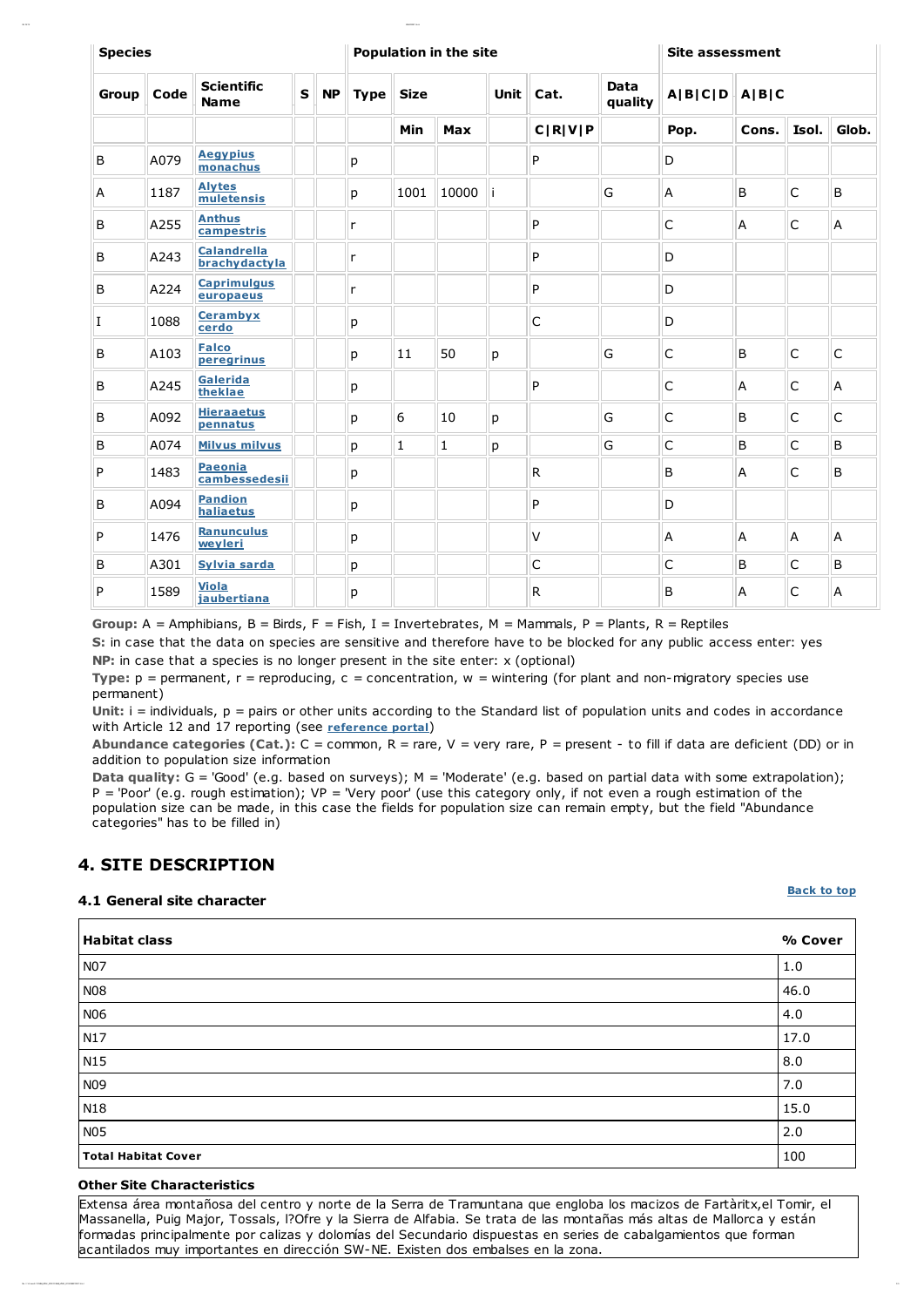#### 4.2 Quality and importance

05/ 10/ 12 ES5310027. ht m l

En la zona encontramos una gran variedad de hábitats del Anexo I de la Directiva que se encuentran bien representados y en buen estado de conservación. La presencia de numerosas especies de plantas que figuran en el Anexo II de lña Directiva justifica su declaración como LIC. El Buitre negro y el Águila pescadora emplean la zona como área de alimentación, aunque no nidifiquen en ella. Sí que lo hacen varias especies prioritarias del Anexo I de la Directiva Aves que justifican su declaración como ZEPA.

#### 4.4 Ownership (optional)

| Type    |                        | [%] |  |
|---------|------------------------|-----|--|
|         | National/Federal       |     |  |
|         | State/Province         |     |  |
|         | Public Duncy Municipal |     |  |
|         | Any Public             | 50  |  |
|         | Joint or Co-Ownership  |     |  |
| Private |                        | 50  |  |
| Unknown |                        | n   |  |
| sum     |                        | 100 |  |
|         |                        | .   |  |

## 5. SITE PROTECTION STATUS (optional)

#### 5.1 Designation types at national and regional level:

| Code | Cover [%] | Code | Cover [%] | Code | Cover [%] |
|------|-----------|------|-----------|------|-----------|
| ES17 | 100.0     |      |           |      |           |

#### 5.2 Relation of the described site with other sites:

designated at national or regional level:

| Type code   | Site name                                 | <b>Type</b> | Cover [%] |
|-------------|-------------------------------------------|-------------|-----------|
| <b>ES17</b> | LArees Naturals de la Serra de Tramuntana |             | 100.0     |

## 6. SITE MANAGEMENT

#### 6.1 Body(ies) responsible for the site management:

| Organisation: | Dirección General de Medio Natural, Educación Ambiental Y Cambio Climático. Gobierno de<br>las Islas Baleares              |
|---------------|----------------------------------------------------------------------------------------------------------------------------|
| Address:      | C/ Gremi de Corredors, 10 (Polígon Son Rossinyol) - 07009 Palma de Mallorca / Teléfono<br>971 17 66 66 - Fax 971 17 66 157 |
| Email:        | mfemenia@dgmambie.caib.es                                                                                                  |

#### 6.2 Management Plan(s):

An actual management plan does exist:

| Yes                        |
|----------------------------|
| $X$ No, but in preparation |
| No                         |

## 7. MAP OF THE SITES

INSPIRE ID:

http://ideib.caib.es/pub\_ideib/public/TEMATIC-LIMITS/MapServer/WMSServer? request=getcapabilities

f is a contract that in a contract in the  $\ell$  is a contract in a contract of the  $\ell$  is a contract in the second interact of the second interact of the second interact of the second interact of the second interact of th

Map delivered as PDF in electronic format (optional)

Yes X No

Reference(s) to the original map used for the digitalisation of the electronic boundaries (optional).

#### [Back](file:///H:/escrit/FICHAS_HTLM_2012/FICHAS_HTLM_2012/ES5310027.html#top) to top

[Back](file:///H:/escrit/FICHAS_HTLM_2012/FICHAS_HTLM_2012/ES5310027.html#top) to top

[Back](file:///H:/escrit/FICHAS_HTLM_2012/FICHAS_HTLM_2012/ES5310027.html#top) to top